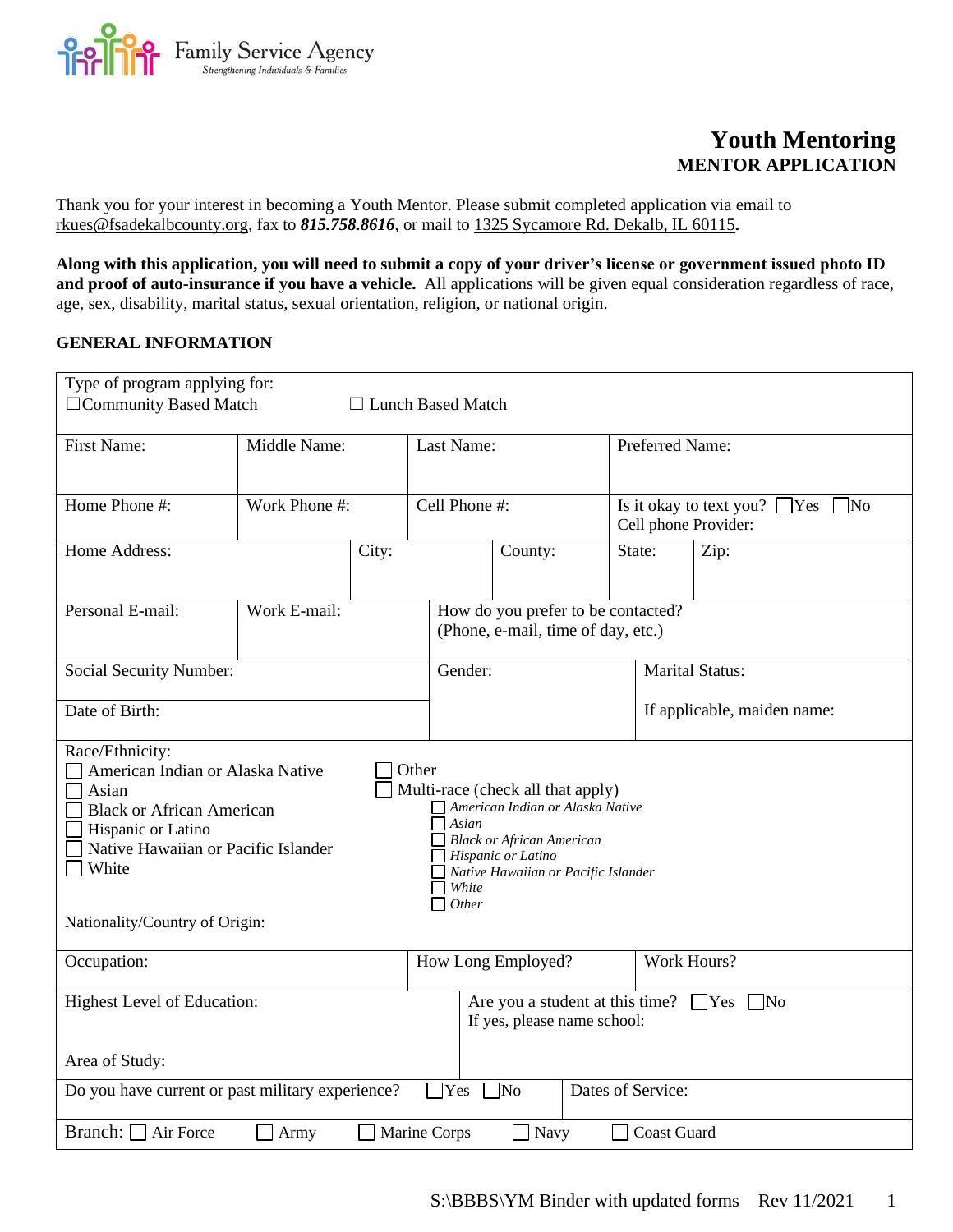| <b>Politica</b> Family Service Agency<br>Strengthening Individuals & Families                                                                |                                                                                                                                           |
|----------------------------------------------------------------------------------------------------------------------------------------------|-------------------------------------------------------------------------------------------------------------------------------------------|
| Component:<br>$\Box$ Active $\Box$ National Guard $\Box$ Reserve                                                                             | Are you retired? $\bigcap$ Yes $\bigcap$ No<br>Are you separated/discharged (other than retired)?<br><b>Yes</b><br>$\overline{\text{No}}$ |
| If retired, separated, or discharged, please check the character of separation/discharge:<br>Honorable<br><b>Bad Conduct</b><br>Dishonorable | □ General (under honorable conditions) □ Under Other than Honorable Conditions                                                            |

#### *Possession of a driver's license and current auto insurance that meets state minimum requirements are required if you will be transporting a program youth in any vehicle you are operating.*

| wat be transporting a program youth in any veniete you are operating. |                                                                 |                                                                                                      |  |  |  |  |  |
|-----------------------------------------------------------------------|-----------------------------------------------------------------|------------------------------------------------------------------------------------------------------|--|--|--|--|--|
| Do you have a current and<br>valid driver's license?                  | If yes, state of issue and $\#$ : $\Box$ Do you have a vehicle? | $\Box$ Yes $\Box$ No                                                                                 |  |  |  |  |  |
| $ $ Yes $ $ No                                                        | Expiration date:                                                | Do you have valid insurance that meets or exceeds<br>state required minimum?<br>$\Box$ Yes $\Box$ No |  |  |  |  |  |
|                                                                       |                                                                 |                                                                                                      |  |  |  |  |  |

| Have you previously applied to be or served as a Youth Mentor here or anywhere else? $\Box$ Yes $\Box$ No |  |
|-----------------------------------------------------------------------------------------------------------|--|
| If yes, when, and where?                                                                                  |  |

|                          | Have you ever been involved with Youth Mentoring in any capacity? $\Box$ Yes $\Box$ No |  |
|--------------------------|----------------------------------------------------------------------------------------|--|
| If yes, when, and where? |                                                                                        |  |

| Have you ever been involved with or volunteered for another youth organization? | $\Box$ Yes $\Box$ No |
|---------------------------------------------------------------------------------|----------------------|
| If yes, when, and where?                                                        |                      |

| Have you ever been denied acceptance or released from service as a volunteer or employee for another youth-serving |  |
|--------------------------------------------------------------------------------------------------------------------|--|
| organization? $\Box$ Yes $\Box$ No                                                                                 |  |

If yes, when, and where?

|                                                                |  |  | Are you interested in learning about additional ways to contribute to the Youth Mentoring mission? $\Box$ Yes $\Box$ No |  |  |
|----------------------------------------------------------------|--|--|-------------------------------------------------------------------------------------------------------------------------|--|--|
| $\mathbf{v}$ , and a set of the set of the set of $\mathbf{v}$ |  |  |                                                                                                                         |  |  |

- If yes, please check all interests that apply.
- Becoming a donor
- $\Box$  Helping to recruit volunteers
- Volunteering at agency events for matches, waiting-list children, etc.
- Volunteering at agency fundraising events

□ Inviting Youth Mentors to speak at a company, church, organization, or other group of which I am a member

# **REFERENCE INFORMATION**

Please list information for **at least three** references below including:

- 1. Your spouse or domestic partner (i.e., if you live with a significant other/girlfriend/boyfriend) OR a family member, if you do not have a spouse, partner, or significant other).
- 2. Current or former employer or co-worker you have known for at least one year, or someone from your school if you are a student; AND
- 3. A friend or neighbor you have known for at least two years.

| <b>Spouse/Partner's name:</b> | Family member name (if no spouse/partner): |       |        |                                                                                                                                                                                                                                                                                                                                                                                                                        |                                                                                                            |
|-------------------------------|--------------------------------------------|-------|--------|------------------------------------------------------------------------------------------------------------------------------------------------------------------------------------------------------------------------------------------------------------------------------------------------------------------------------------------------------------------------------------------------------------------------|------------------------------------------------------------------------------------------------------------|
| Address:                      |                                            | City: |        | State:                                                                                                                                                                                                                                                                                                                                                                                                                 | Zip:                                                                                                       |
| Day Phone #:                  | Cell $#$ :                                 |       | Email: |                                                                                                                                                                                                                                                                                                                                                                                                                        |                                                                                                            |
|                               |                                            |       |        | $\alpha$ , $\alpha$ , $\alpha$ , $\alpha$ , $\alpha$ , $\alpha$ , $\alpha$ , $\alpha$ , $\alpha$ , $\alpha$ , $\alpha$ , $\alpha$ , $\alpha$ , $\alpha$ , $\alpha$ , $\alpha$ , $\alpha$ , $\alpha$ , $\alpha$ , $\alpha$ , $\alpha$ , $\alpha$ , $\alpha$ , $\alpha$ , $\alpha$ , $\alpha$ , $\alpha$ , $\alpha$ , $\alpha$ , $\alpha$ , $\alpha$ , $\alpha$ , $\alpha$ , $\alpha$ , $\alpha$ , $\alpha$ , $\alpha$ , | $\overline{A}$ $\overline{A}$ $\overline{A}$ $\overline{A}$ $\overline{A}$ $\overline{A}$<br>$\sim$ $\sim$ |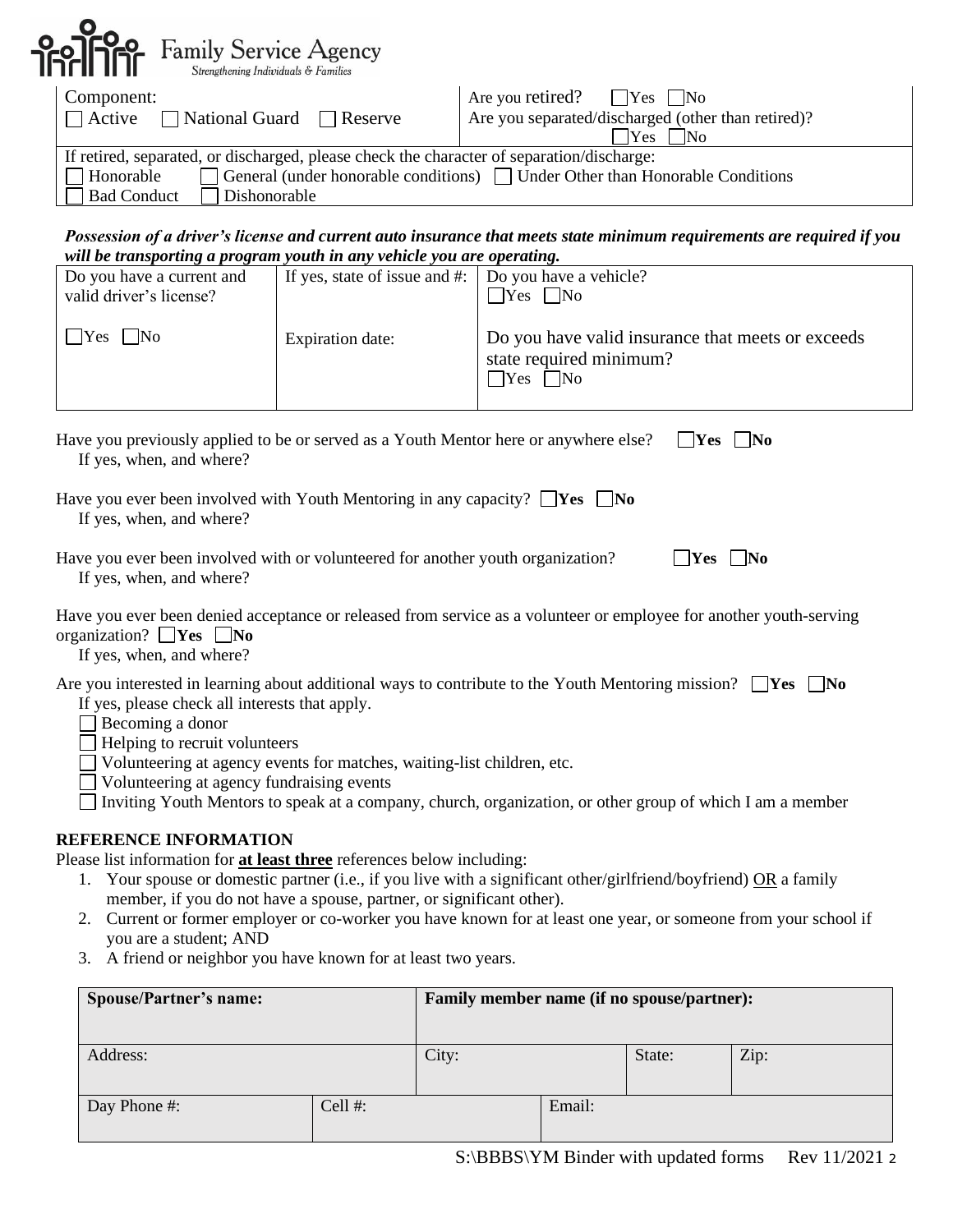

| <b>Employer or Co-worker</b> (current or past) or school personnel (if you are a student): |                                                |       |        |        |      |  |
|--------------------------------------------------------------------------------------------|------------------------------------------------|-------|--------|--------|------|--|
| Address:                                                                                   |                                                | City: |        | State: | Zip: |  |
| Cell $#$ :<br>Day Phone #:                                                                 |                                                |       | Email: |        |      |  |
|                                                                                            | Friend, Neighbor, or other personal reference: |       |        |        |      |  |
| Address:                                                                                   |                                                | City: |        | State: | Zip: |  |
| Day Phone #:                                                                               | Cell $#$ :                                     |       | Email: |        |      |  |

## *In addition to the references above, Youth Mentoring requires references from all youth serving organizations at which you have worked or volunteered in the past. Please list additional on separate page, if needed.*

| Organization name:               |            |       | Direct supervisor: |        |        |      |  |
|----------------------------------|------------|-------|--------------------|--------|--------|------|--|
| Address:                         |            | City: |                    |        | State: | Zip: |  |
| Day Phone #:                     | Cell #:    |       |                    | Email: |        |      |  |
| Dates of involvement/employment: |            |       |                    |        |        |      |  |
| Reason for leaving:              |            |       |                    |        |        |      |  |
| Organization name:               |            |       | Direct supervisor: |        |        |      |  |
| Address:                         |            | City: |                    |        | State: | Zip: |  |
| Day Phone #:                     | Cell #:    |       |                    | Email: |        |      |  |
| Dates of involvement/employment: |            |       |                    |        |        |      |  |
| Reason for leaving.              |            |       |                    |        |        |      |  |
| Organization name:               |            |       | Direct supervisor: |        |        |      |  |
| Address:                         |            | City: |                    |        | State: | Zip: |  |
| Day Phone #:                     | Cell $#$ : |       |                    | Email: |        |      |  |
| Dates of involvement/employment: |            |       |                    |        |        |      |  |
| Reason for leaving:              |            |       |                    |        |        |      |  |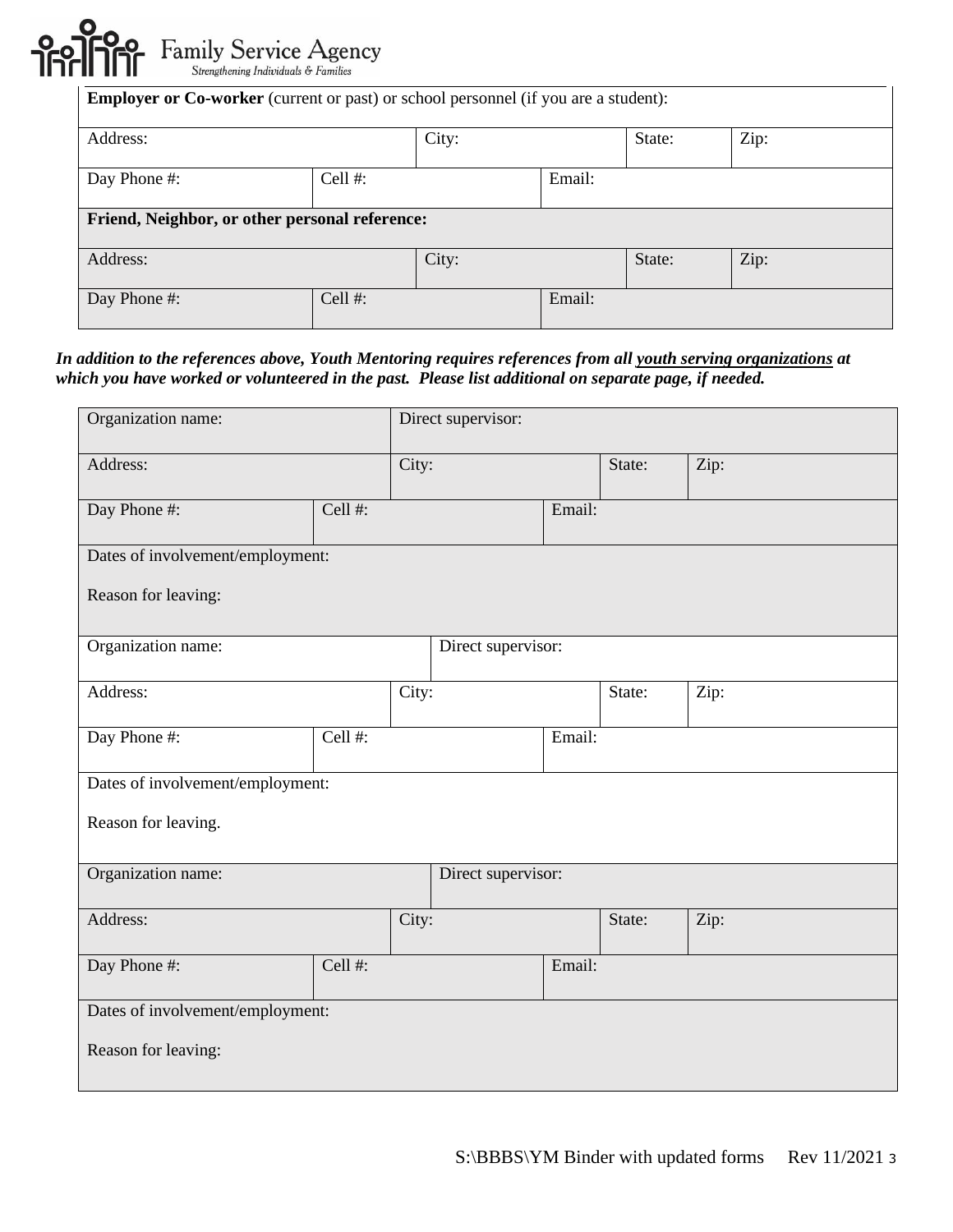# **Family Service Agency**

I consent to and understand that:

- 1) The references and youth serving-organization I listed may be contacted by mail, telephone, email, or inperson.
- 2) The information I provided may be used to conduct a background check, to include a search of public domain records, driving records check, juvenile and adult criminal history check (*see attached authorization*), military records, and other records where required by local, state, or federal law for volunteers working with youth.
- 3) I am in no way obligated to perform any volunteer services.
- 4) The Youth Mentoring agency is not obligated to match me with a youth and may deny my application or close my match at any time, and to protect all participants' confidentiality, Youth Mentoring is not required to disclose reasons for doing so.
- 5) Other youth organizations where I have worked or volunteered may be contacted as references.
- 6) As part of the enrollment processes, I will be required to provide additional personal information, including completion of an in-person interview.
- 7) I understand that the information I provide in the enrollment process will be kept confidential unless disclosure is required by law and with exceptions noted below.
- 8) I understand that incidents of child abuse or neglect, past or present, must be reported to proper authorities.
- 9) I understand that certain relevant information about me will be discussed with the parent/guardian of a child who is a prospective match (*this might include demographic information, information relevant to parent/child preferences, and any information relevant to a child's safety or well-being*).
- 10) It is my responsibility to update the agency if any of the information I provide on this application, in my interview, or any other information provided during the enrollment process changes (*i.e., address, phone number, auto-insurance, new criminal charges, etc.*).
- 11) I agree to timely communication and follow-up with all agency staff.

If the use of an automobile is necessary in performance of my duties as a Youth Mentor, I agree that:

- 1. It will be operated in accordance with the traffic laws of the state in which it is driven.
- 2. The vehicle will be in safe mechanical condition.
- 3. If I am involved in an accident during the course of volunteering, I will notify Youth Mentoring as soon as possible.
- 4. I will not drive with any amount of alcohol in my blood while on an outing.
- 5. I will maintain valid liability and property damage insurance on my automobile.
- 6. I will not knowingly drive any uninsured vehicle while transporting youth in the Youth Mentoring program.
- 7. I will understand that this agency does not provide primary insurance coverage for volunteers driving their own vehicles.
- 8. I understand that part of the screening process for Youth Mentoring includes checking my motor vehicles driving record and verifying automobile insurance coverage through my agent or company.
- 9. I understand that I am not permitted to transport any child in the program unless and until I have received prior approval from Youth Mentoring staff and parental/guardian consent.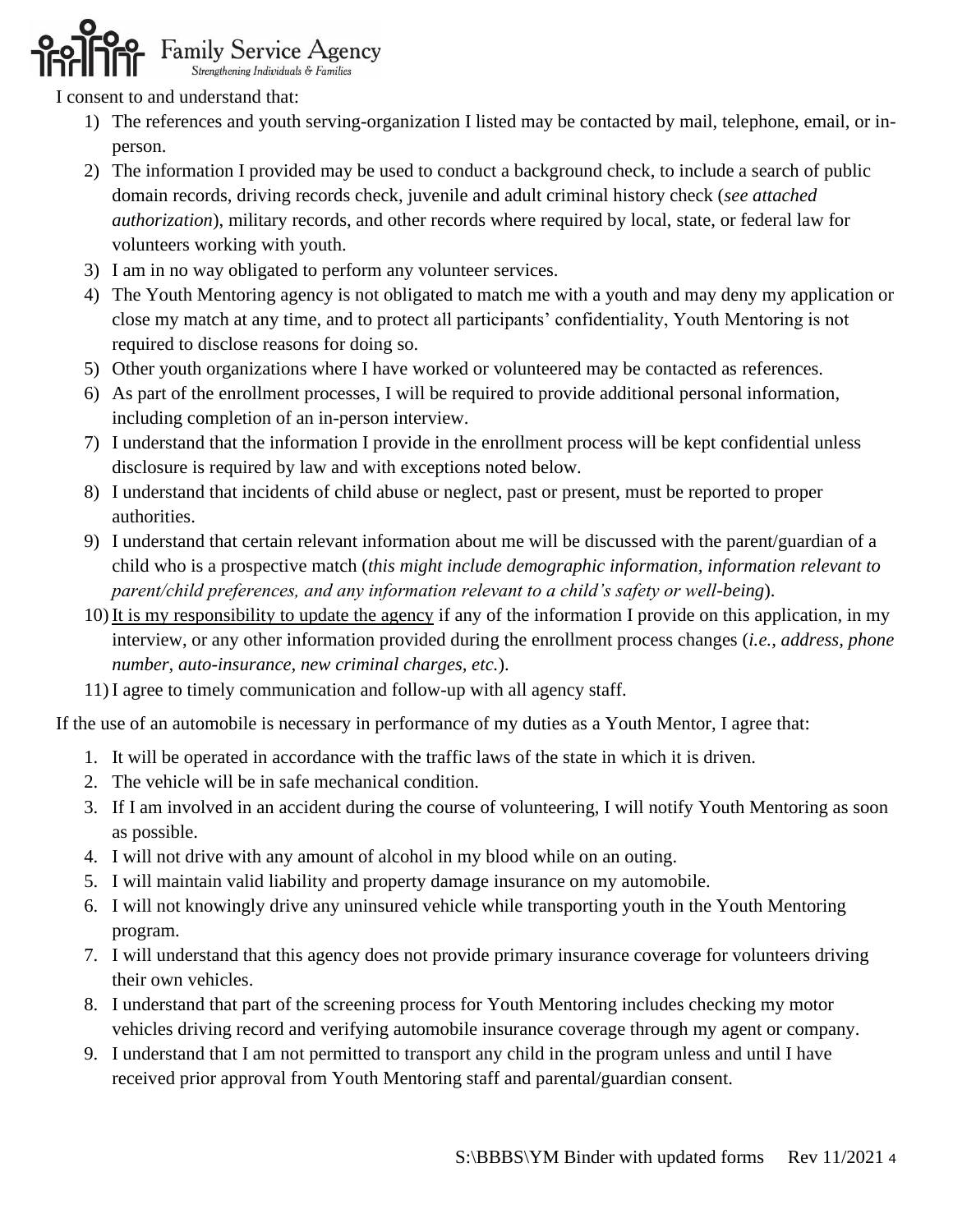

## *Please read the following carefully before signing this application:*

I understand that this is an application for a volunteer opportunity and is not a promise or commitment by Youth Mentoring

I certify that all information I have provided or will provide to Youth Mentoring, including this application, is true, correct, and complete to the best of my knowledge. I certify that I have and will answer all questions to the best of my ability. I have not and will not withhold any information that would affect my application for a volunteer position. I understand that information contained on my application will be verified by Youth Mentoring. I understand that misrepresentations or omissions may be cause for my immediate rejection as an applicant or my termination as a volunteer.

At any time while involved with the Youth Mentoring program, I agree to immediately inform my Youth Mentoring contact person of any and all infractions, violations, charges, and convictions related to any civil, domestic, or criminal occurrences. I understand that Youth Mentoring staff needs to be fully informed to provide the best guidance or support possible.

Signature \_\_\_\_\_\_\_\_\_\_\_\_\_\_\_\_\_\_\_\_\_\_\_\_\_\_\_\_\_\_\_\_\_\_\_\_\_\_\_\_\_\_ Date \_\_\_\_\_\_\_\_\_

\_\_\_\_\_\_\_\_\_\_\_\_\_\_\_\_\_\_\_\_\_\_\_\_\_\_\_\_\_\_\_\_\_\_\_\_\_\_\_\_ \_\_\_\_\_\_\_\_\_\_\_\_\_\_\_\_\_\_\_\_\_\_\_

#### **Publicity Release**

Youth Mentoring and Family Service Agency frequently use photographs of local matches to market the program. I hereby *DO \_\_\_\_\_DO NOT* give my permission for Youth Mentoring to photograph me for use at the Family Service Agency office, in newspapers, on social media, video (like or not limited to: YouTube, FSA website) or any other media for the purposes of publicity or marketing.

I, \_\_\_\_\_\_\_\_\_\_\_\_\_\_\_\_\_\_\_\_\_\_\_\_\_\_\_\_\_\_\_\_\_\_, have received, read, and understand the Statement of Client Rights and Publicity Release provided by Family Service Agency's Youth Mentoring Program

Please print name

\_\_\_\_\_\_\_\_\_\_\_\_\_\_\_\_\_\_\_\_\_\_\_\_\_\_\_\_\_\_\_\_\_\_\_\_\_

Signed Date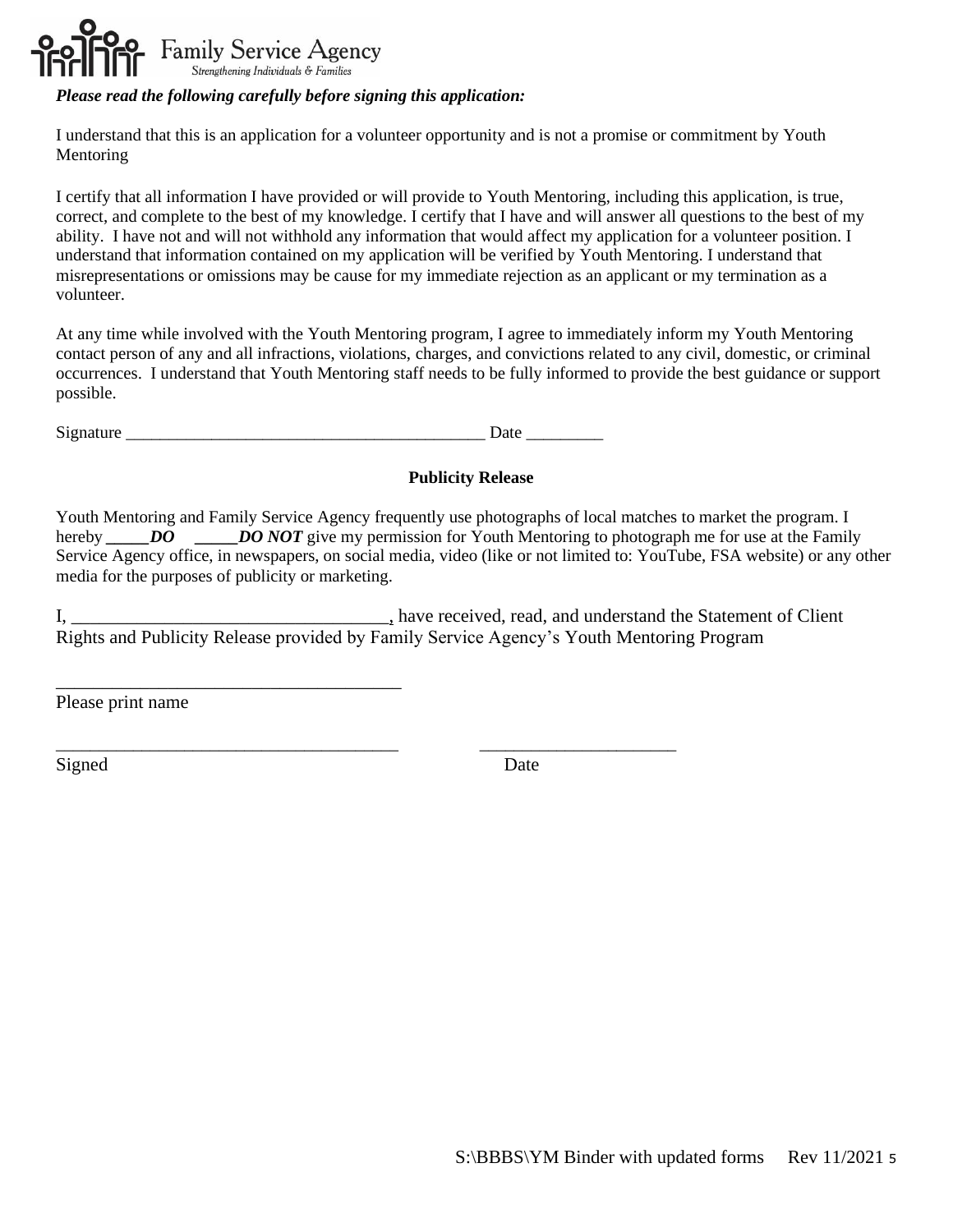

**Youth Mentoring** 

# **VOLUNTEER PRE-INTERVEW QUESTIONNAIRE**

Prior to your in-person interview, please answer the questions below. Parents of youth in our programs will often ask questions about someone with whom their child will be matched. The information you provide will also help us make a better match for you and assure we can support you during your involvement with our program. *Please note that you will have an opportunity to discuss these questions and your responses more thoroughly during your in-person interview.*

Name: \_\_\_\_\_\_\_\_\_\_\_\_\_\_\_\_\_\_\_\_\_\_\_\_\_\_\_\_\_\_\_\_\_\_\_\_\_\_\_\_\_\_\_\_\_

- 1. Do you have any concerns about your ability to fulfill the 12-month commitment required of mentors (one full school year for Lunch Mentoring)? **Yes No**
- 2. Are you able to commit to meeting your Mentee for 8 hours per month (community-based matches) / at least twice a month (Lunch Mentors)? **Yes No**
- 3. Do you anticipate any significant life changes over the next year or had any this past year? If yes, please describe. **Yes No**
- 4. Have you ever been accused, arrested, charged, or convicted of a crime? If yes, please describe. **Yes No**
- 5. Have you had any driving citations and/or moving violations in the past 5 years? If yes, please describe. **Yes No**
- 6. Do you have guns, ammunition, or other weapons in your house? **Yes No**

If yes, is the gun kept locked and stored separately from the ammunition? **Yes No**

- 7. Are you experiencing any physical or mental health issues? If yes, please describe. **Yes No**
- 8. Do you speak any foreign languages? If yes, please list. **Yes No**
- 9. Is there anything else you'd like to tell us about yourself or anything you would like to ask?
- 10. Are there other people living in your household? Provide name, age, relationship to you.

\_\_\_\_\_\_\_\_\_\_\_\_\_\_\_\_\_\_\_\_\_\_\_\_\_\_\_\_\_\_\_\_\_\_\_\_\_\_\_\_\_\_\_\_\_\_\_\_\_\_ \_\_\_\_\_\_\_\_\_\_\_\_\_\_\_\_\_\_\_\_\_\_\_\_\_

| Name: | Age: | Relationship: |
|-------|------|---------------|
| Name: | Age: | Relationship: |
| Name: | Age: | Relationship: |
| Name: | Age: | Relationship: |

11. Please list any counties and states that you have lived in aside from your current address in the past 5 years.

I have answered these questions honestly and completely to the best of my knowledge.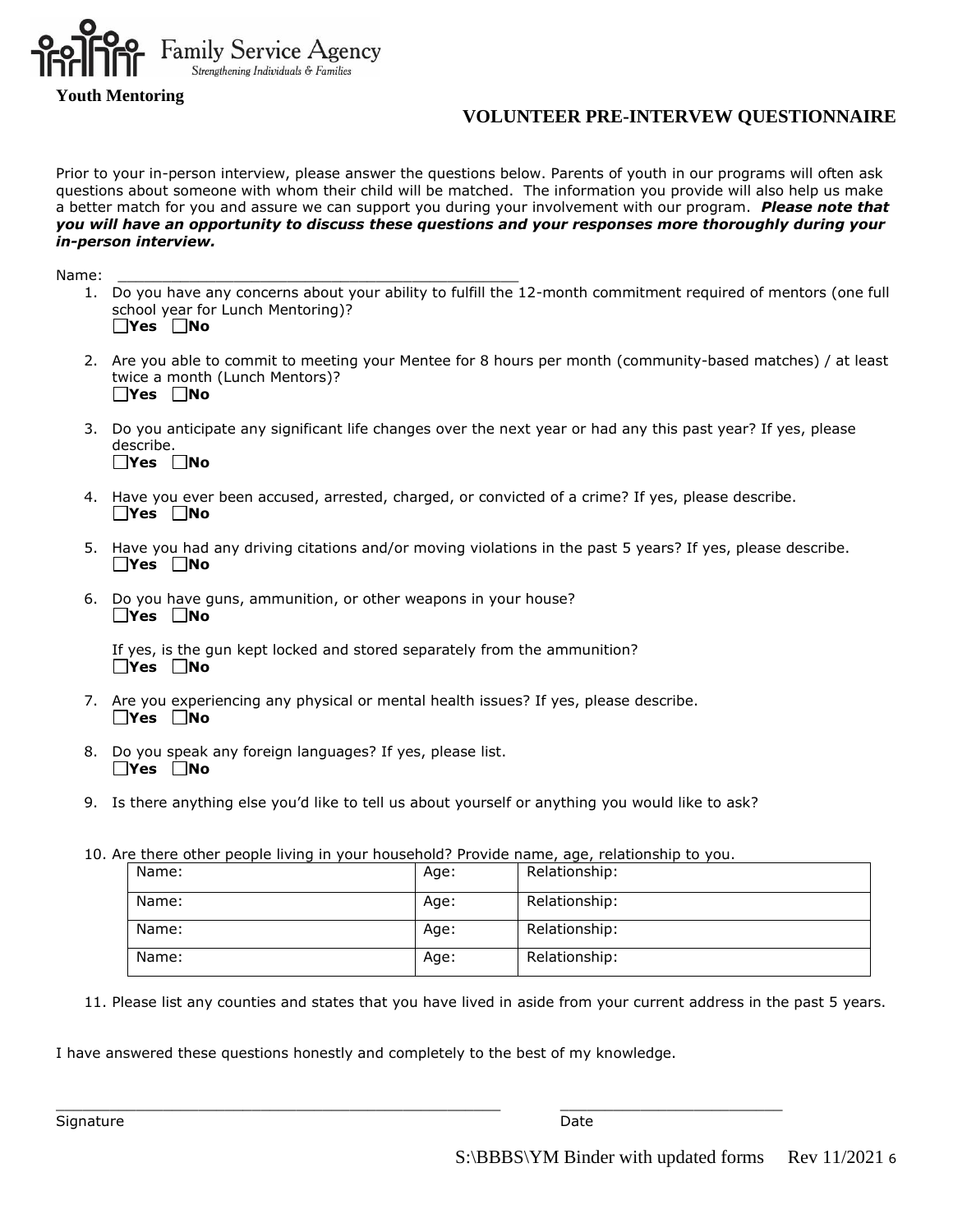

## **NOTICE AND AUTHORIZATION FOR BACKGROUND CHECK**

#### **NOTICE**

This is to inform you Family Service Agency – Youth Mentoring (FSA – YM) may obtain information about you and/or your history related to potential criminal activity. The report from authorized sources may include, among other information, arrest, conviction, and driving record information. FSA-YM may additionally obtain information concerning your background, character, medical conditions, employment, education, and military experience. Information obtained by FSA-YM will be used only for the purposes of assessing your suitability to become a volunteer and matching you with a Mentee.

#### **AUTHORIZATION**

I hereby authorize and instruct FSA-YM to procure a report on me, including a criminal background history, which I understand may include, among other information, arrest, conviction, and driving record information. I also authorize and instruct FSA-YM to verify my Social Security number and to investigate my background and character in any manner they see fit to evaluate my potential as a Youth Mentor, including obtaining information from medical providers, employers, educational institutions, military agencies, and any other sources. If I become a volunteer for FSA-YM, I authorize FSA-YM to repeat these investigations at any time for as long as I remain a volunteer. I authorize FSA-YM to disclose relevant information obtained from its investigations to the parent/legal guardian of any child considered as a possible Mentee to effectively enable the parent to exercise "parental choice" in accepting or denying me as a Youth Mentor for their child. I authorize and instruct any individual, corporation, and public or private entity having knowledge about me to furnish to FSA-YM any and all information they may have regarded me. I unconditionally release and hold harmless FSA-YM and its officers, directors, employees, and agents and any party furnishing information to them pursuant to this authorization from any liability, claims, charges, costs, or causes of action which I or my heirs, executors, or assigns may have as a result of the delivery, disclosure, nondisclosure, or omission of any information. I additionally agree to indemnify FSA-YM and its officers, directors, employees, and agents for any and all attorney fees, court costs, and other expenses resulting from investigating my background, gathering information concerning me, or verifying personal information about upon the written request of law enforcement agencies. Furthermore, I understand that FSA-YM holds the right to deny my participation in the program and, for confidentiality, is not required to disclose reasons for doing so. A photocopy of this authorization may be accepted in lieu of the original.

**\_\_\_\_\_\_\_\_\_\_\_\_\_\_\_\_\_\_\_\_\_\_\_\_\_\_\_\_\_\_\_\_\_\_\_\_\_\_\_\_\_\_\_\_\_\_\_\_\_\_\_\_\_\_\_ \_\_\_\_\_\_\_\_\_\_\_\_\_\_\_\_\_\_\_\_\_\_\_\_\_\_\_\_\_\_\_\_\_\_\_\_\_\_**

**PERSONAL IDENTIFICATION AND BACKGROUND INFORMATION** PLEASE PRINT: Complete, Legal Name: Gender: M F If name changed (through marriage or otherwise), print former name Address \_\_\_\_\_\_\_\_\_\_\_\_\_\_\_\_\_\_\_\_\_\_\_\_\_\_\_\_\_\_\_\_\_\_\_\_\_\_\_\_\_\_\_\_\_ City \_\_\_\_\_\_\_\_\_\_\_\_\_\_\_\_ State \_\_\_\_\_\_\_ Zip \_\_\_\_\_\_\_\_\_\_\_ Date of Birth Social Security Number Social Security Number Driver's License Number \_\_\_\_\_\_\_\_\_\_\_\_\_\_\_\_\_\_\_\_\_\_\_\_\_\_\_\_\_\_\_\_\_\_\_\_\_ State \_\_\_\_\_\_\_\_\_\_\_ Expires\_\_\_\_\_\_\_\_\_\_\_\_\_\_\_\_\_\_\_\_ Please list all residences from the last 5 years, starting with the most current. List the beginning and end month and year you lived at each (ex. DeKalb, IL DeKalb 3/09-6/10) City\_\_\_\_\_\_\_\_\_\_\_\_\_\_\_\_\_\_\_\_\_\_\_ State \_\_\_\_ County\_\_\_\_\_\_\_\_\_\_\_\_\_ Beginning Month/Year: \_\_\_\_\_\_ End Month/Year: \_\_\_\_\_\_ City\_\_\_\_\_\_\_\_\_\_\_\_\_\_\_\_\_\_\_\_\_\_\_\_\_\_\_State \_\_\_\_\_ County\_\_\_\_\_\_\_\_\_\_\_\_\_\_\_\_\_\_\_\_\_\_\_\_\_Beginning Month/Year: \_\_\_\_\_\_\_\_\_\_\_\_\_\_ End Month/Year: \_\_\_\_\_\_\_ City\_\_\_\_\_\_\_\_\_\_\_\_\_\_\_\_\_\_\_\_\_\_\_ State \_\_\_\_ County\_\_\_\_\_\_\_\_\_\_\_\_\_ Beginning Month/Year: \_\_\_\_\_\_ End Month/Year: \_\_\_\_\_\_ City\_\_\_\_\_\_\_\_\_\_\_\_\_\_\_\_\_\_\_\_\_\_\_\_\_\_\_\_\_ State \_\_\_\_\_\_ County\_\_\_\_\_\_\_\_\_\_\_\_\_\_\_\_\_\_\_\_\_Beginning Month/Year: \_\_\_\_\_\_\_\_ End Month/Year: \_\_

**Signature (please do not print or type) Date**

Have you ever been (circle which) charged with / convicted of a (circle which) misdemeanor / felony? No Yes

Details:

| Are you active or retired in the military? | If yes, please submit a copy of your DD-214 form. |
|--------------------------------------------|---------------------------------------------------|
|--------------------------------------------|---------------------------------------------------|

Have you ever been cited for a traffic violation? No\_\_\_\_\_ Yes\_\_\_\_\_ Details: \_\_\_\_\_

S:\BBBS\YM Binder with updated forms Rev 11/2021 7 For the safety of all children and volunteers, FSA-YM conducts a background check on all potential volunteers.